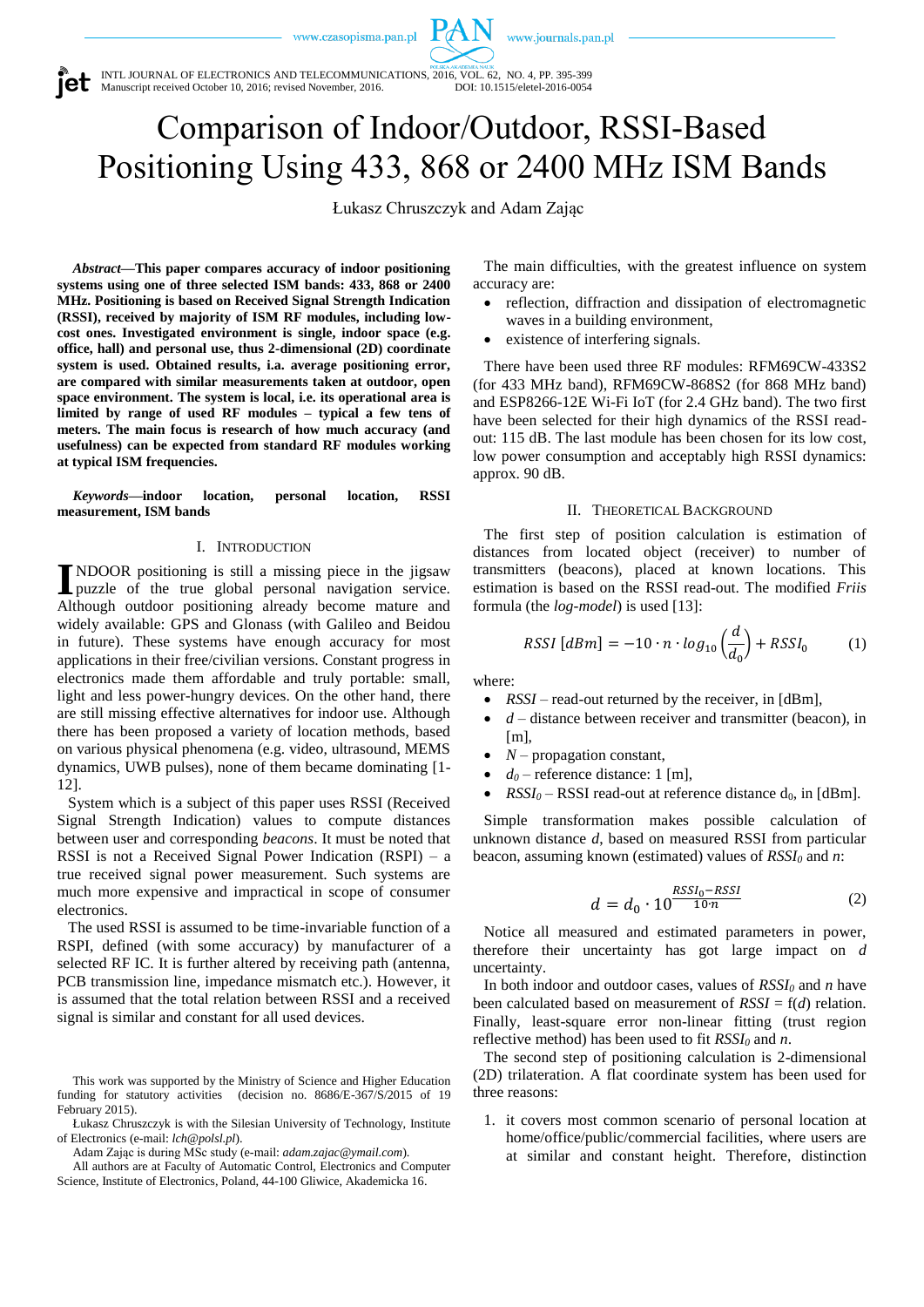among users crawling, walking or climbing the walls is not needed;

- 2. high location error for 3-dimensional (3D) trilateration occurs, when all beacons and receiver are at (or near) common horizontal plane [14];
- 3. simplicity. Proposed case can be easily extended to 3D coordinate system.

Based on well-known circle formulas, set of non-linear equations can be written (fig. 1):

$$
\begin{cases}\nd_1^2 = (x - a_1)^2 + (y - b_1)^2 \\
d_2^2 = (x - a_2)^2 + (y - b_2)^2 \\
d_3^2 = (x - a_3)^2 + (y - b_3)^2\n\end{cases} \tag{3}
$$

where:

- $x, y$  unknown coordinates of the receiver,
- $a_i$ ,  $b_i$  known coordinates of *i*-th beacon transmitter,  $i = 1, 2, 3;$
- $d_i$  measured distance to *i*-th beacon,  $i = 1, 2, 3$ .



Fig. 1. 2D-trilateration geometry.

Above set of equations can be transformed e.g. into matrix form and solved using standard methods. Unfortunately, this set equations is contradictory in the real world, because measured distances *d<sup>i</sup>* are always altered by unknown measurement error - thus point of intersection cannot be directly found. On the other hand, more than  $N = 3$  beacons can be used, e.g. to improve location accuracy. Therefore, again, non-linear fitting has been applied using trust region reflective method [14].

For given assumed position  $P(x, y)$ , the exact distances  $r_i$  to particular beacons  $B_i$  ( $i = 1, 2, ..., N$ ) can be expressed as:

$$
\begin{cases}\nr_1^2 = (x - a_1)^2 + (y - b_1)^2 \\
r_2^2 = (x - a_2)^2 + (y - b_2)^2 \\
\vdots \\
r_i^2 = (x - a_i)^2 + (y - b_i)^2 \\
\vdots \\
r_N^2 = (x - a_N)^2 + (y - b_N)^2\n\end{cases} \quad i = 1, 2, ..., N \quad (4)
$$

where *N* is total number of beacons  $B_i$ . Then, distance error  $e_i$ from *i*-th beacon  $B_i$  is computed using measured distance  $d_i$ :

$$
e_i = d_i - r_i \quad i = 1, 2, ..., N \tag{5}
$$

Finally, coordinates (*x*,*y*) are fitted such that sum of squared errors is minimal:

$$
\sum_{i=1}^{N} e_i^2 \to \min \tag{6}
$$

## III. WAVE PROPAGATION ENVIRONMENT

Geometry of propagation space is an elongated rectangular room with dimensions  $15 x 4.8$  m.  $N = 5$  transmitters (beacons) have been placed at particular coordinates (tab. I). All RSSI measurements have been taken at static location of the receiver *P* (tab. I). All beacons and point *P* were placed at height of 1.3 m. Indoor environment is a standard office/university construction from 70's: concrete ceilings, 3 full-brick walls, fully windowed 4-th wall and 3 m of height (fig. 2). Outdoor environment is open area of a grass airport without any constructions or obstacles at close distance. Locations of beacons and point *P* are the same as for indoor case.

| TABLE I.                             |  |
|--------------------------------------|--|
| EACONE AND <b>D</b> DOINT COODDIMATE |  |

| <b>BEACONS AND P-POINT COORDINATES</b> |      |       |      |       |      |      |
|----------------------------------------|------|-------|------|-------|------|------|
|                                        | B1   | B2    | B3   | B4    | B5   |      |
| $X$ [m]                                | 0.60 | 14.55 | 8.40 | 14.55 | 0.65 | 7.00 |
| $Y$ [m]                                | 0.35 | 0.35  | 0.40 | 3.60  | 3.60 | 2.50 |



The first step was estimation of *RSSI<sup>0</sup>* and *n* parameters for the given environment. There have been recorded 10 RSSI measurements, in 1 m steps, at each distance  $d = 2 \div 11$  m from each beacon (towards center of the room). The RSSI read-out for corresponding distances have been averaged. Then, best values of *RSSI<sup>0</sup>* and *n* have been estimated (with least square error), fitting (1). Fig. 3 presents averaged RSSI values and fitted function for indoor room and 868 MHz band.

Tab. II presents estimated values of *RSSI<sup>0</sup>* (for reference distance  $d_0 = 1$  m) and *n* (propagation factor) for selected ISM bands at indoor environment.

TABLE II.

| RSSI <sub>0</sub> AND N FOR INDOOR ENVIRONMENT |         |         |         |  |  |  |
|------------------------------------------------|---------|---------|---------|--|--|--|
| 2400<br>$f$ [MHz]<br>868<br>433                |         |         |         |  |  |  |
| $RSSI_{\theta}$ [dBm]                          | $-54.8$ | $-53.8$ | $-37.9$ |  |  |  |
| n                                              | 2.19    | 2.31    | 1.34    |  |  |  |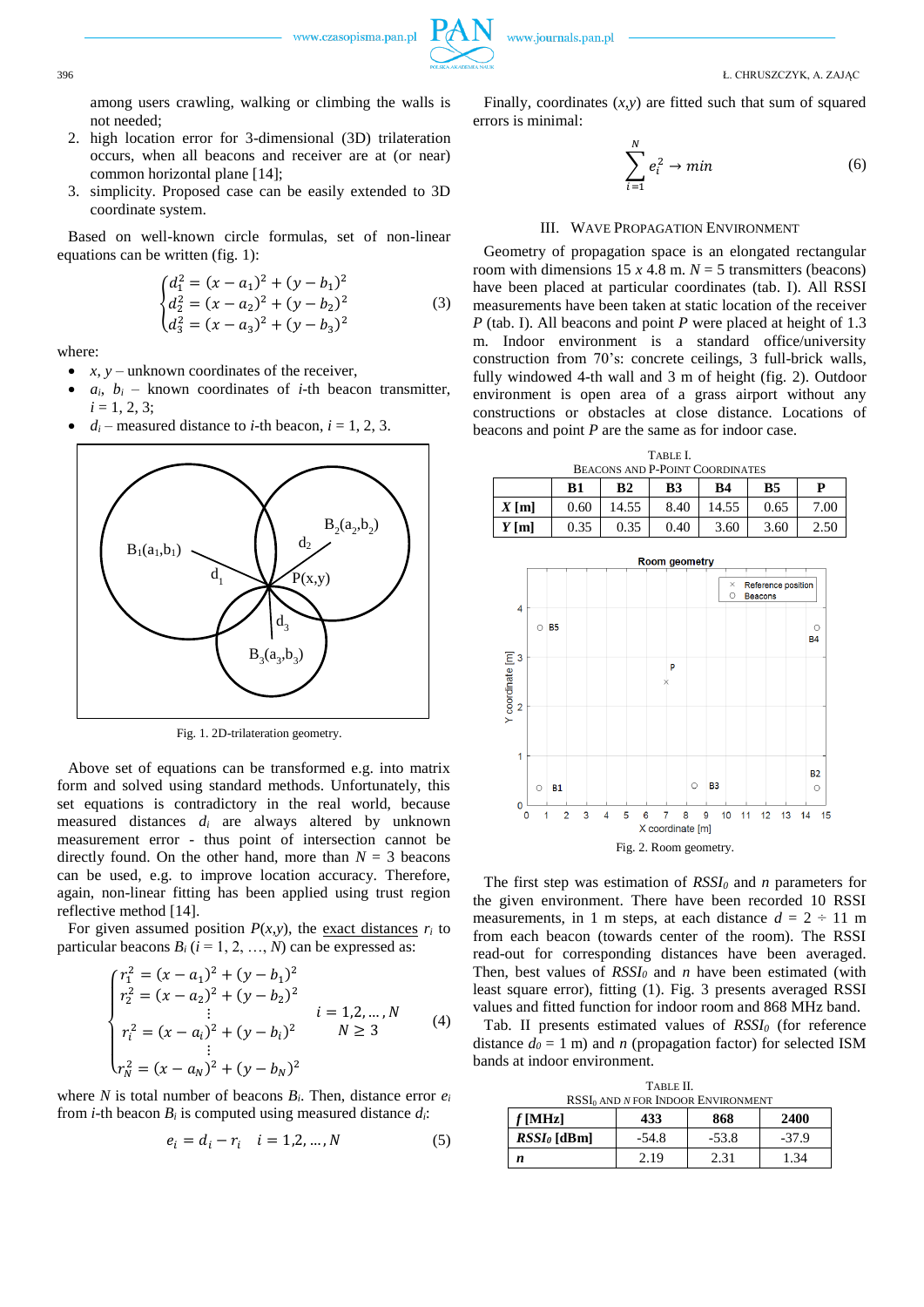



Fig. 3. Example of averaged RSSI vs distance read-outs (indoor, 868 MHz).

Tab. III presents estimated values of *RSSI<sup>0</sup>* (for reference distance  $d_0 = 1$  m) and *n* (propagation factor) for selected ISM bands at outdoor environment.

| TABLE III.                                      |         |         |         |  |  |
|-------------------------------------------------|---------|---------|---------|--|--|
| RSSI <sub>0</sub> AND N FOR OUTDOOR ENVIRONMENT |         |         |         |  |  |
| 868<br>2400<br>$f$ [MHz]<br>433                 |         |         |         |  |  |
| $RSSI0$ [dBm]                                   | $-53.2$ | $-53.1$ | $-34.9$ |  |  |
| n                                               | 3.34    | 3.35    | 2.48    |  |  |

It should be strongly emphasized, that estimated parameters *RSSI<sup>0</sup>* and *n* strongly depend on low precision RSSI measurement, environment and also vary in time. Therefore, their special and temporal uncertainty is main source of positioning error.

#### IV. INDOOR AND OUTDOOR MEASUREMENTS

There have been recorded at least 500 RSSI read-outs from each beacon. Full measurement set (5 RSSI read-outs from all 5 beacons) has been repeated every 700 ms.

Fig. 4 presents statistics of indoor positioning error as function of frequency, at which RSSI has been measured.



Fig. 4. Positioning error for indoor environment.

It can be observed that positioning using 433 or 868 MHz ISM bands outperforms positioning using 2.4 GHz band. Possible reason is weaker influence of propagation environment on longer radio waves. Notice shape of the density function envelope far from standard distribution.

Based on indoor measurements, a there have been calculated following parameters expressing positioning accuracy:

- CEP circular error probable (also circular error probability or circle of equal probability), 50% of hits (position estimates) is placed within given radius (error);
- CEP70 non-standard quantity, equivalent to CEP, but for radius of 70% positions. This quantity is used in place of standard RMS (root mean square) precision parameter (covering 63% to 68% position hits), but defined only for standard probability distribution of positioning error;
- R95 radius of 95% of all position estimates.

Average position error, values of the CEP, CEP70 and R95 parameters for indoor case are presented in tab. IV.

TABLE IV. AVERAGE POSITION ERROR, CEP, CEP70 AND R95 FOR INDOOR ENVIRONMENT

| <b>HADOON ENVIRONMENT</b> |      |      |      |  |  |
|---------------------------|------|------|------|--|--|
| $f$ [MHz]                 | 433  | 868  | 2400 |  |  |
| Average error [m]         | 2.85 | 2.79 | 6.49 |  |  |
| CEP[m]                    | 2.0  | 2.0  | 6.5  |  |  |
| $CEP70$ [m]               | 4.5  | 4.5  | 7.0  |  |  |
| $R95$ [m]                 | 5.5  | 5.5  | 8.5  |  |  |

Again, positioning using 433 and 868 bands is equivalent, outperforming positioning using 2.4 GHz bands.

Fig. 5 presents statistics of outdoor positioning error as function of frequency, at which RSSI has been measured.



Fig. 5. Positioning error for outdoor environment.

Average position error, values of the CEP, CEP70 and R95 parameters for outdoor case are presented in tab. V.

TABLE V. AVERAGE POSITION ERROR, CEP, CEP70 AND R95 FOR OUTDOOR ENVIRONMENT

| $f$ [MHz]         | 433  | 868  | 2400         |
|-------------------|------|------|--------------|
| Average error [m] | 2.01 | 1.98 | 5.55         |
| CEP[m]            | 1.5  | 1.5  | 5.5          |
| $CEP70$ [m]       | 3.5  | 3.5  | 6.0          |
| $R95$ [m]         | 4.5  | 4.5  | $_{\rm 8.0}$ |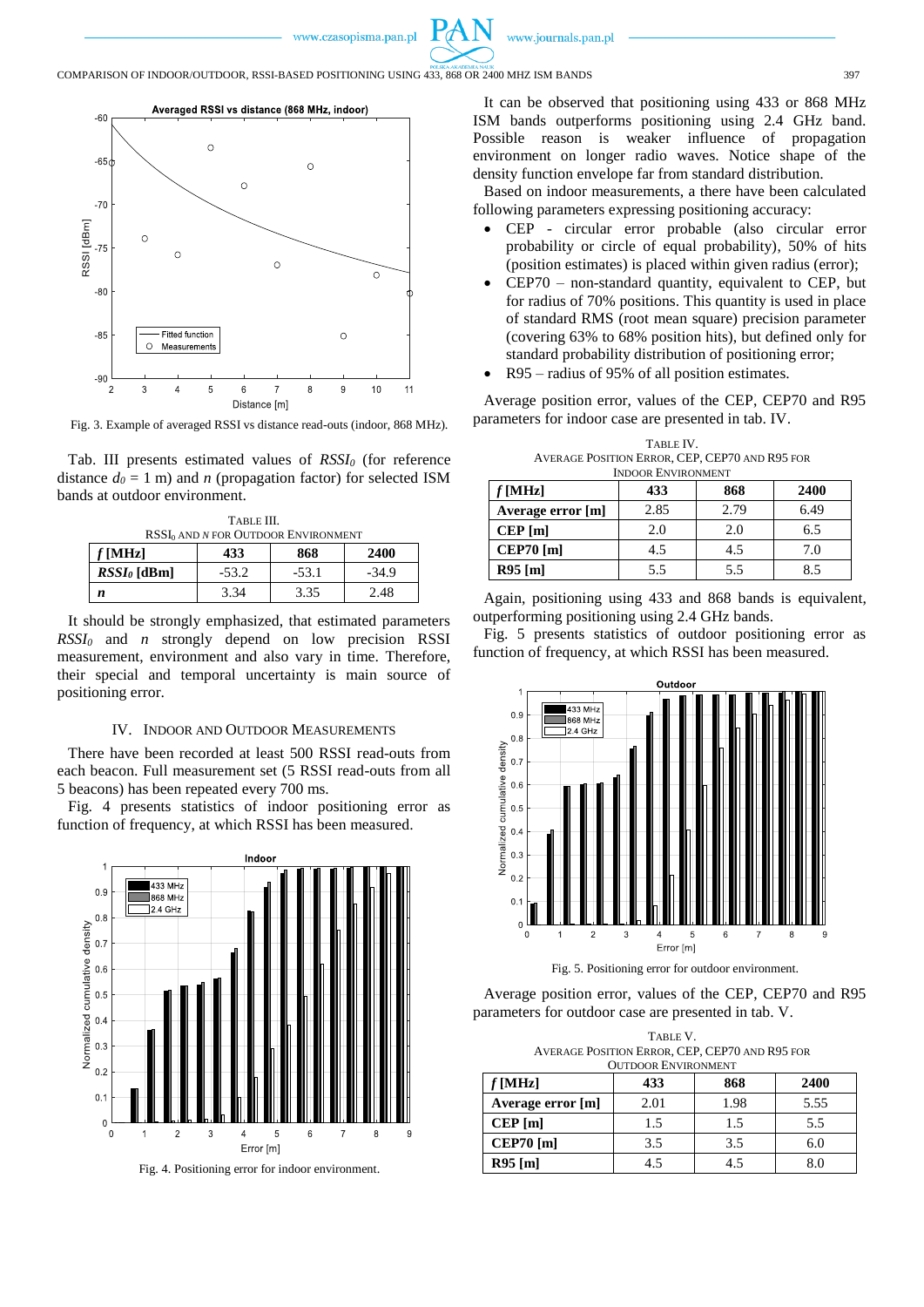www.czasopisma.pan.pl



398 Ł. CHRUSZCZYK, A. ZAJĄC

Again, positioning using 433 and 868 bands is equivalent, outperforming positioning using 2.4 GHz band. However, for all three frequencies, outdoor positioning is slightly more accurate than indoor. Possible reason is weaker influence of propagation environment (more similar to "free space"). Notice shape of the density function envelope far from standard distribution.

Fig. 6 and 7 present location of beacons ('o'), real position ('x') and spread of calculated positions ('+'). Spread of the calculated positions confirms that positioning error does not have typical probability distribution.



Fig. 6. Positioning spread for indoor environment.



Fig. 7. Positioning spread for indoor environment.

## V. REDUCING NUMBER OF BEACONS

It is unknown *a priori* which distance measurement has greatest uncertainty. It is possible, that some beacons (or their combination) actually increase positioning error. Tab. VI contains measured indoor average positioning errors for all combinations of 3 and 4 beacons used. The results are compared with average positioning errors for case when all 5 beacons are used.

TABLE VI. AVERAGE INDOOR POSITIONING ERROR [M] VS NUMBER OF

| $f$ [MHz]                 | 433  | 868  | 2400 |
|---------------------------|------|------|------|
| $1-2-3-4-5$ (all beacons) | 2.85 | 2.79 | 6.49 |
| 1-2-3-4 (without $B5$ )   | 7.44 | 7.29 | 5.58 |
| 1-2-3-5 (without $B4$ )   | 1.84 | 1.81 | 5.35 |
| 1-2-4-5 (without B3)      | 3.75 | 3.68 | 7.26 |
| 1-3-4-5 (without $B2$ )   | 3.67 | 3.56 | 6.94 |
| 2-3-4-5 (without B1)      | 2.10 | 2.08 | 7.41 |
| $1 - 2 - 3$               | 6.57 | 6.48 | 4.45 |
| $1 - 2 - 4$               | 9.30 | 9.09 | 6.24 |
| $1 - 2 - 5$               | 2.67 | 2.63 | 5.78 |
| $1 - 3 - 4$               | 7.51 | 7.36 | 5.31 |
| $1 - 3 - 5$               | 2.21 | 2.13 | 5.54 |
| $1 - 4 - 5$               | 6.86 | 6.59 | 8.76 |
| $2 - 3 - 4$               | 5.39 | 5.35 | 6.61 |
| $2 - 3 - 5$               | 1.05 | 1.06 | 6.34 |
| $2 - 4 - 5$               | 2.21 | 2.20 | 9.06 |
| $3 - 4 - 5$               | 3.03 | 2.97 | 7.47 |

Tab. VII contains the same measurements repeated for outdoor environment.

| TABLE VII.                                         |
|----------------------------------------------------|
| AVERAGE OUTDOOR POSITIONING ERROR [M] VS NUMBER OF |
| RFACONS (R)                                        |

| $f$ [MHz]                 | 433  | 868  | 2400 |
|---------------------------|------|------|------|
| $1-2-3-4-5$ (all beacons) | 2.01 | 1.98 | 5.55 |
| 1-2-3-4 (without $B5$ )   | 2.02 | 1.94 | 3.96 |
| 1-2-3-5 (without $B4$ )   | 4.23 | 4.19 | 4.84 |
| $1-2-4-5$ (without B3)    | 1.83 | 1.76 | 6.03 |
| 1-3-4-5 (without B2)      | 2.29 | 2.16 | 6.12 |
| 2-3-4-5 (without B1)      | 2.33 | 2.29 | 6.73 |
| $1 - 2 - 3$               | 4.42 | 4.38 | 3.17 |
| $1 - 2 - 4$               | 1.64 | 1.58 | 4.16 |
| $1 - 2 - 5$               | 4.41 | 4.38 | 4.81 |
| $1 - 3 - 4$               | 2.85 | 2.86 | 4.01 |
| $1 - 3 - 5$               | 3.99 | 3.97 | 5.45 |
| $1 - 4 - 5$               | 1.82 | 1.79 | 7.50 |
| $2 - 3 - 4$               | 1.25 | 1.24 | 5.66 |
| $2 - 3 - 5$               | 4.03 | 4.01 | 5.69 |
| $2 - 4 - 5$               | 3.39 | 3.48 | 8.10 |
| $3-4-5$                   | 2.38 | 2.41 | 6.99 |

It can be observed improvement for specific number and combination of used beacons. The results are comparable for indoor 433 and 868 MHz bands: elimination of beacons 1 and 4 significantly reduces average positioning error. Situation is different for 2.4 GHz band: the best result is obtained after elimination of beacons 4 and 5.

Outdoor case is different: beacons 1 and 5 should be eliminated for the highest accuracy in 433/868 MHz bands – beacons 4 and 5 for 2.4 GHz band.

Notice, that these results can only be valid for the investigated point *P* and be far different for other locations.